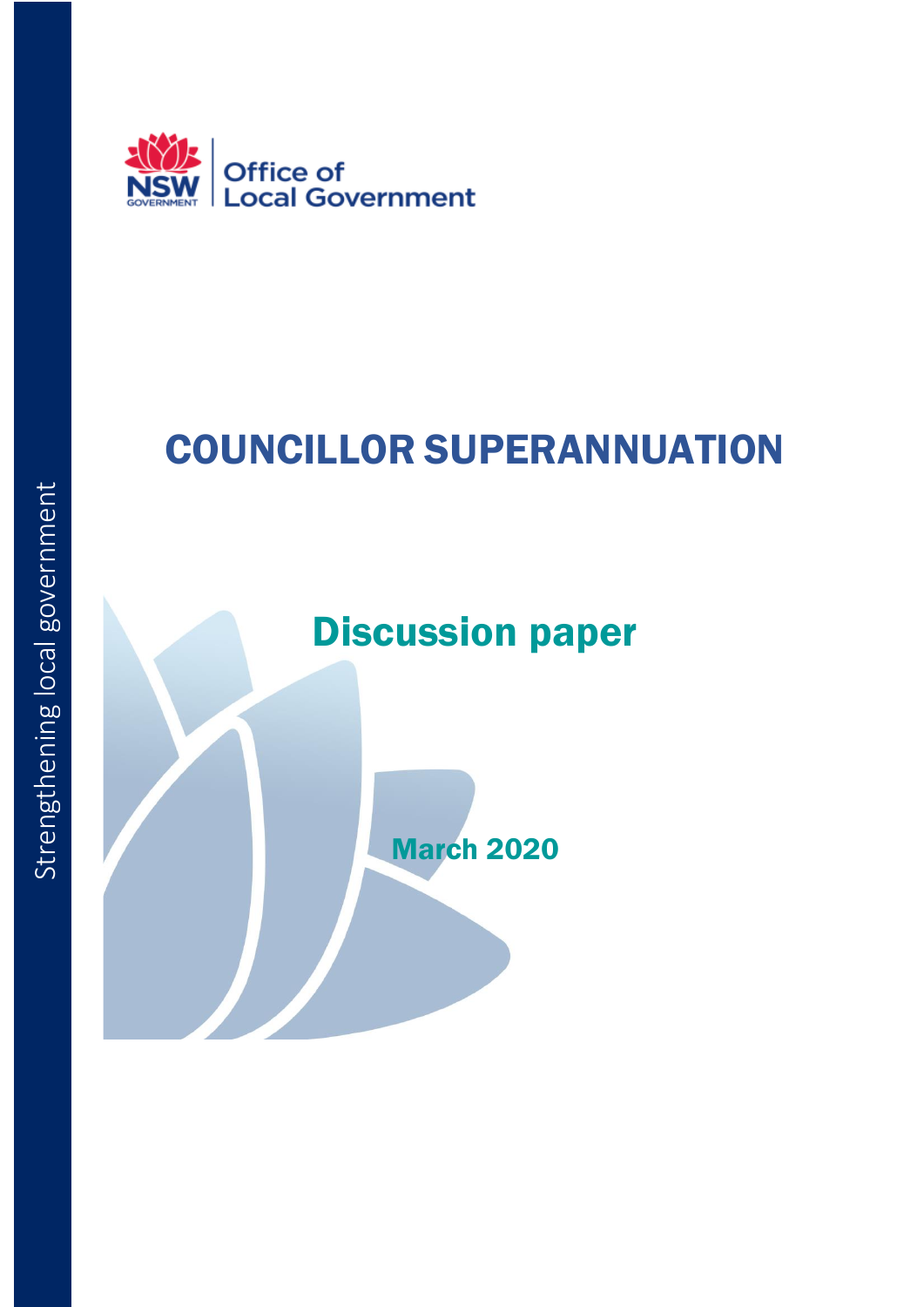#### **ACCESS TO SERVICES**

The Office of Local Government is located at:

5 O'Keefe Avenue Locked Bag 3015 NOWRA NSW 2541 NOWRA NSW 2541

Phone 02 4428 4100 Fax 02 4428 4199 TTY 02 4428 4209

Email olg@olg.nsw.gov.au Website www.olg.nsw.gov.au

#### **OFFICE HOURS**

Monday to Friday 9.00am to 5.00pm (Special arrangements may be made if these hours are unsuitable) The office is wheelchair accessible.

#### **ALTERNATIVE MEDIA PUBLICATIONS**

Special arrangements can be made for our publications to be provided in large print or an alternative media format. If you need this service, please contact Client Services on 02 4428 4100.

#### **DISCLAIMER**

While every effort has been made to ensure the accuracy of the information in this publication, the Office of Local Government expressly disclaims any liability to any person in respect of anything done or not done as a result of the contents of the publication or the data provided.

© NSW Office of Local Government, Department of Planning, Industry and Environment 2019

Produced by the Office of Local Government, Department of Planning, Industry and Environment



www.olg.nsw.gov.au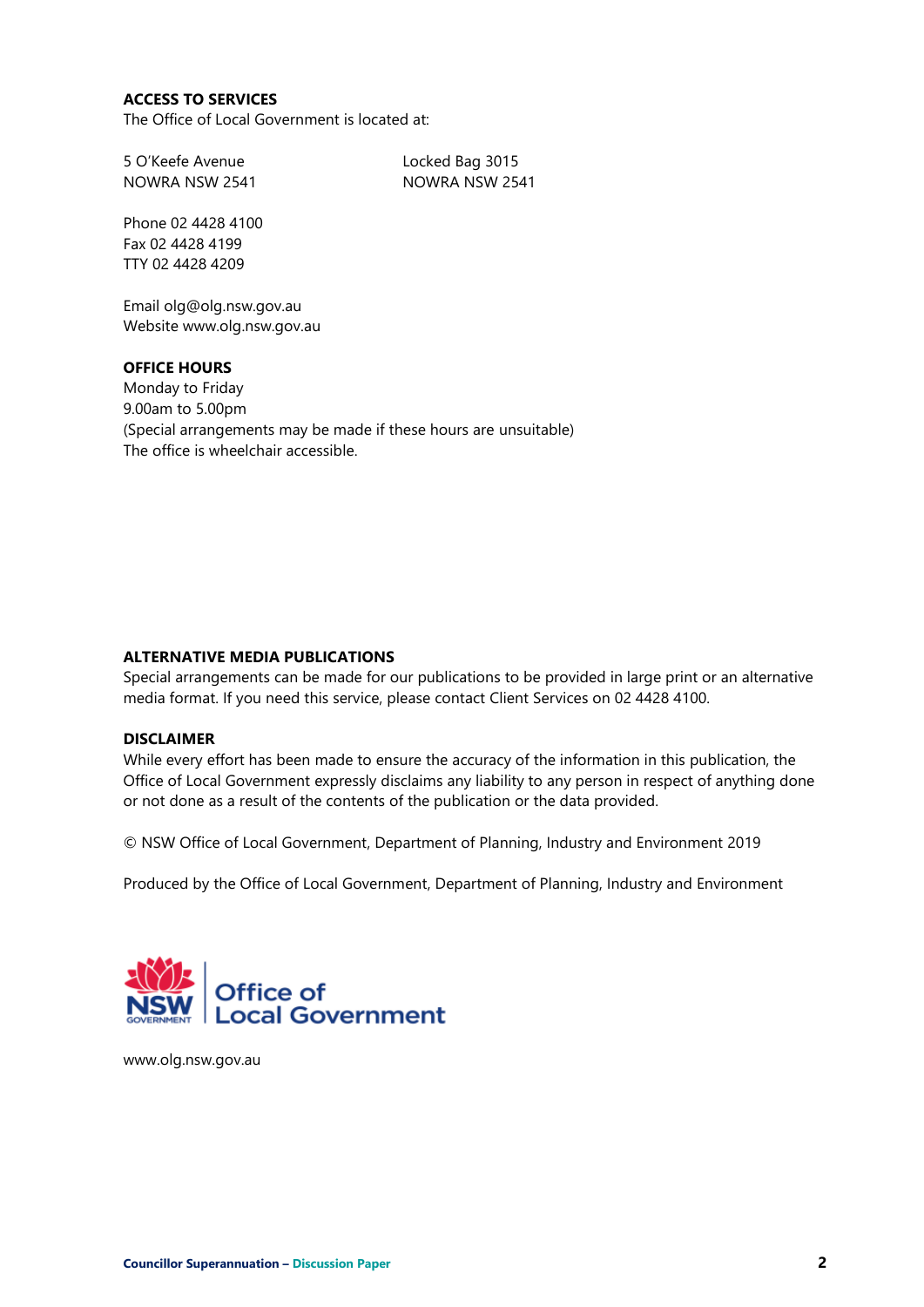### Minister's foreword



Since becoming the Minister for Local Government, I have actively engaged with local councils across New South Wales. I am constantly impressed by the passion held by our mayors and councillors, and frequently find myself commenting on the incredible work ethic of many who continually deliver for their communities.

I am proud to be a part of a Government that is committed to supporting councils to deliver for their local communities. Since 2011 this Government has provided more than \$9 billion to local councils to deliver and improve local infrastructure, services and facilities for their communities. About half of

this funding has gone to regional and rural communities which are struggling through one of the worst droughts on record and are recovering and rebuilding after the recent natural disasters. This funding boost has helped local councils provide the very things that make our communities tick – from local infrastructure to essential services and programs that unite local residents.

Under Commonwealth legislation, councils are not required to make superannuation contributions in relation to the fees they pay to mayors and councillors because they are not employees of councils. Recently I was pleased to host a workshop where the obstacles that deter women from nominating to be a councillor or mayor were identified, and the lack of superannuation payments was one of the barriers raised. It can also be said that this goes some way in deterring people under 35 from representing their community on their local council.

As you know, mayors and councillors currently receive a level of remuneration that is independently set by the Local Government Remuneration Tribunal based on the application of a range of criteria. It is currently possible for councils to make superannuation contributions on behalf of mayors and councillors on a pre-tax basis out of the fees they receive from the council as determined by the Tribunal.

However, the Government recognises that not everyone agrees with the current arrangements and acknowledges the calls for councils to be required to make superannuation contributions on behalf of mayors and councillors in addition to the payment of their fees. The purpose of this discussion paper is to encourage further discussion about this issue and assist the Government in better understanding the views of the local government sector and the broader community.

The discussion paper:

- provides information on the current system for setting councillor remuneration and the legislation governing superannuation contributions for elected officials
- sets out the arguments for and against the payment of superannuation contributions for mayors and councillors, and
- provides different options and legislative models.

I welcome your input into this conversation and look forward to hearing your views.

**The Hon Shelley Hancock MP Minister for Local Government**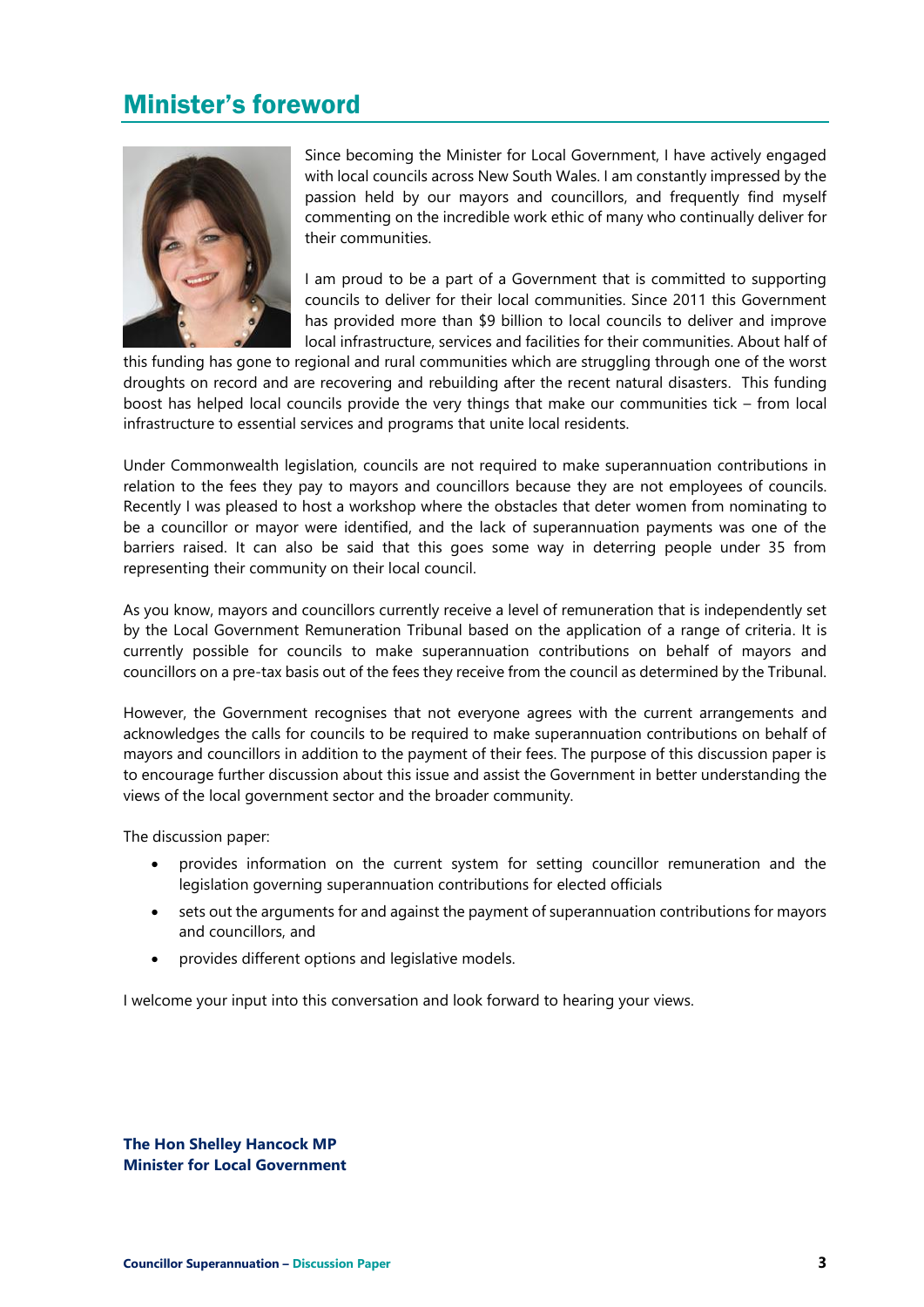# 1. Should mayors and councillors in NSW receive superannuation payments in addition to their fees?

Reasons that mayors and councillors should receive superannuation payments in addition to their fees can be summarised as follows:

- it will ensure that mayors and councillors are adequately remunerated for the performance of their duties
- it will address a historic anomaly that has seen mayors and councillors denied the benefit of superannuation guarantee payments enjoyed by the broader workforce, and
- it is hoped it will encourage more women to stand as candidates for election to councils.

Each of these arguments are examined below.

#### **Are NSW mayors and councillors adequately remunerated?**

In NSW, the remuneration received by mayors and councillors is independently set by an expert tribunal, the Local Government Remuneration Tribunal.

Under section 239 of the NSW *Local Government Act 1993* (the Act), the Tribunal is required to determine the categories of councils and mayoral offices and to place each council and mayoral office into one of those categories. The categories are to be determined at least once every 3 years.

To ensure that mayors and councillors receive remuneration that is commensurate with, and reflects their workload and responsibilities, the Tribunal is required to consider a range of criteria under section 240 of the Act in determining remuneration categories. These include:

- the size, physical terrain, population and the distribution of the population of each local government area
- the nature and volume of business dealt with by each council
- the nature and extent of the development of each local government area
- the diversity of the communities each council serves
- the regional, national and international significance of the council, and
- any other matters the Tribunal considers relevant to the provision of efficient and effective local government.

The Tribunal last undertook a significant review of the categories and the allocation of councils into each of the categories in 2017. The Tribunal has indicated that it will next consider the model, the criteria applicable to each group and the allocation of councils in detail in 2020.

Under section 241 of the Act, the Tribunal is required to determine, no later than 1 May in each year, for each of the categories determined under section 239, the maximum and minimum amount of fees to be paid to mayors and councillors of councils, as well as chairpersons and members of county councils.

As noted above, in determining the maximum and minimum fees payable in each of the categories, the Tribunal is required under section 242A(1) of the Act, to give effect to the same policies on increases in remuneration as the Industrial Relations Commission.

The current policy on wages is that public sector wages cannot increase by more than 2.5 per cent, and this includes the maximum and minimum fees payable to councillors and mayors and chairpersons and members of county councils.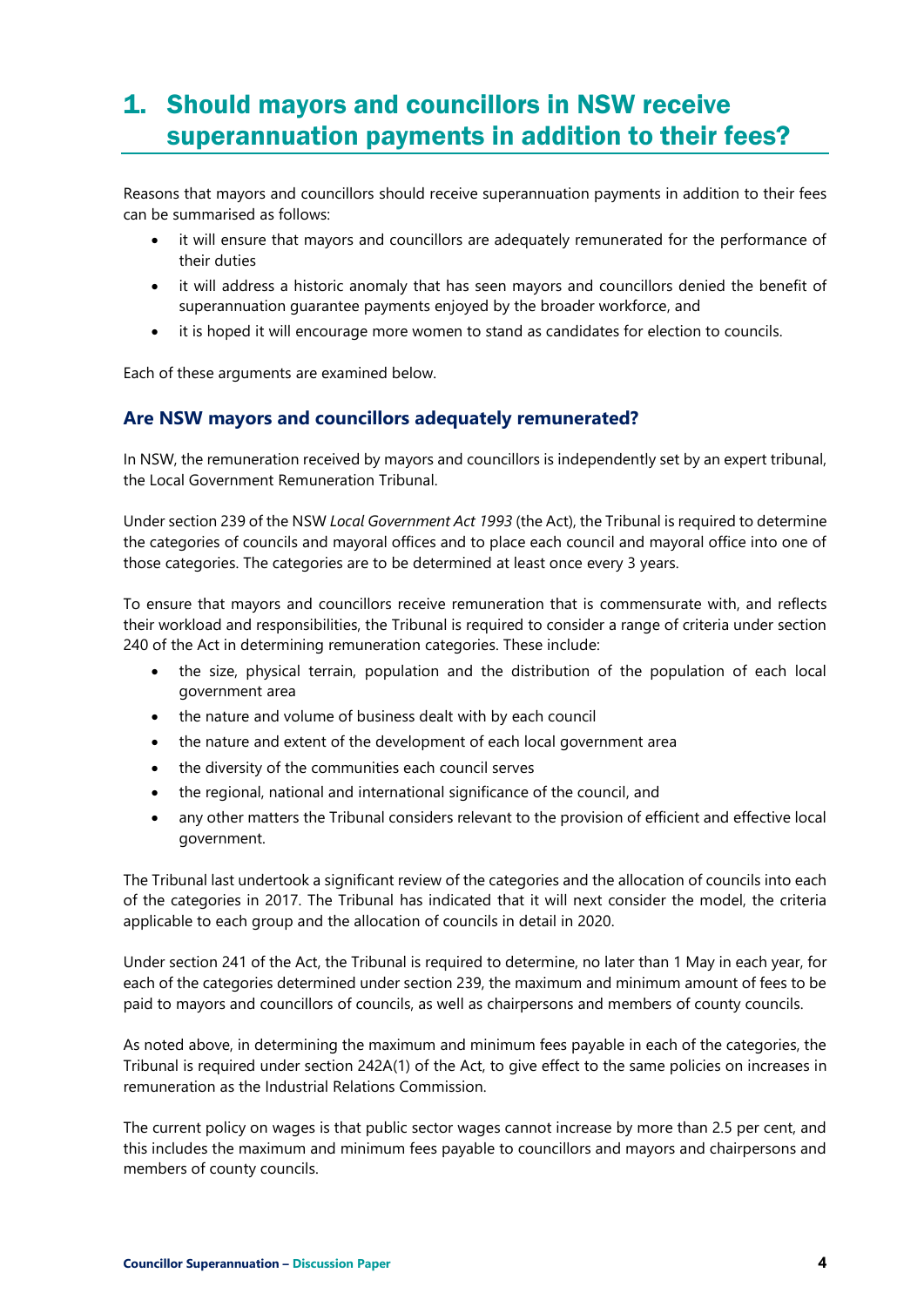However, the Tribunal is able to determine that a council can be placed into another existing or a new category with a higher range of fees without breaching the Government's wage policy pursuant to section 242A(3) of the Act. This means that where, for whatever reason, the workload or responsibilities of the mayor and councillors increase, they may receive an increase in remuneration that reflects their increased workload even if that increase exceeds the 2.5% public sector wages cap.

The current remuneration levels for mayors and councillors in each category are set out below:

| <b>Category</b>                                          |                            | <b>Councils</b><br>in<br><b>Category</b> | <b>Councillor/Member</b><br><b>Annual Fee</b> |                | <b>Mayor/Chairperson</b><br><b>Additional Fee*</b> |                |
|----------------------------------------------------------|----------------------------|------------------------------------------|-----------------------------------------------|----------------|----------------------------------------------------|----------------|
|                                                          |                            |                                          | <b>Minimum</b>                                | <b>Maximum</b> | <b>Minimum</b>                                     | <b>Maximum</b> |
| General                                                  | <b>Principal CBD</b>       | 1                                        | 27,640                                        | 40,530         | 169,100                                            | 222,510        |
| Purpose<br>Councils-                                     | Major CBD                  | 1                                        | 18,430                                        | 34,140         | 39,160                                             | 110,310        |
| <b>Metropolitan</b>                                      | Metropolitan<br>Large      | 8                                        | 18,430                                        | 30,410         | 39,160                                             | 88,600         |
|                                                          | Metropolitan<br>Medium     | 9                                        | 13,820                                        | 25,790         | 29,360                                             | 68,530         |
|                                                          | Metropolitan<br>Small      | 11                                       | 9,190                                         | 20,280         | 19,580                                             | 44,230         |
| General<br>Purpose<br>Councils-<br>Non -<br>metropolitan | <b>Regional City</b>       | $\overline{c}$                           | 18,430                                        | 32,040         | 39,160                                             | 99,800         |
|                                                          | Regional<br>Strategic Area | $\overline{2}$                           | 18,430                                        | 30,410         | 39,160                                             | 88,600         |
|                                                          | Regional Rural             | 37                                       | 9,190                                         | 20,280         | 19,580                                             | 44,250         |
|                                                          | Rural                      | 57                                       | 9,190                                         | 12,160         | 9,780                                              | 26,530         |
| County<br><b>Councils</b>                                | Water                      | 4                                        | 1,820                                         | 10,140         | 3,920                                              | 16,660         |
|                                                          | Other                      | 6                                        | 1,820                                         | 6,060          | 3,920                                              | 11,060         |

**Table 1: Minimum and maximum fees for NSW mayors and councillors**

• Mayors and county council chairpersons receive their fee *in addition to* the fee they receive as a councillor/member.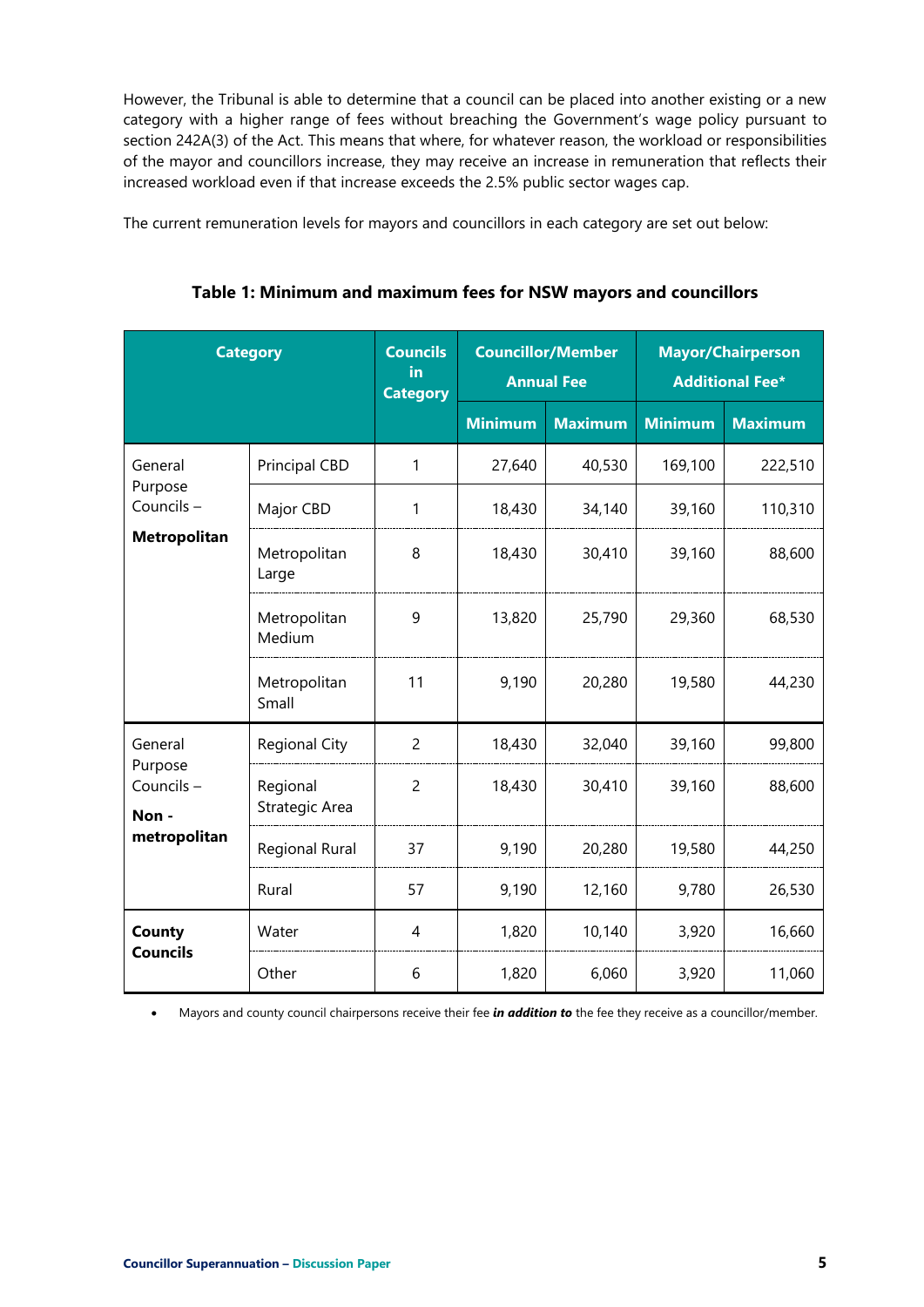A comparison of average remuneration received by mayors and councillors in NSW with the remuneration received by their counterparts in other jurisdictions indicates that NSW councillors receive similar or higher levels of remuneration than their counterparts in other jurisdictions other than Queensland.

| <b>Jurisdiction</b> | <b>Average</b> | <b>Lowest Fee</b> | % NSW fee | <b>Highest fee</b> | % NSW fee |
|---------------------|----------------|-------------------|-----------|--------------------|-----------|
| <b>NSW</b>          | 24,860         | 9,190             |           | 40,530             |           |
| <b>QLD</b>          | 141,066        | 53,049            | 577%      | 160,938            | 397%      |
| <b>VIC</b>          | 27,999         | 8,833             | 96%       | 47,165             | 116%      |
| <b>TAS</b>          | 23,372         | 9,546             | 104%      | 37,198             | 92%       |
| <b>WA</b>           | 17,634         | 3,589             | 39%       | 31,678             | 78%       |
| NT <sup>1</sup>     | 13,283         | 4,428             | 48%       | 22,137             | 55%       |
| SA                  | 16,215         | 6,500             | 71%       | 25,930             | 64%       |

#### **Table 2: Interjurisdictional comparison of councillor remuneration (as paid at March 2020)**

#### **Table 3: Interjurisdictional comparison of mayors' remuneration (as paid at March 2020)**

| <b>Jurisdiction</b> | <b>Average</b> | <b>Lowest Fee</b> | % NSW fee | <b>Highest fee</b> | % NSW fee |
|---------------------|----------------|-------------------|-----------|--------------------|-----------|
| <b>NSW</b>          | 141,005        | 18,970            |           | 263,040            |           |
| <b>QLD</b>          | 185,824        | 106,100           | 1,030%    | 265,549            | 101%      |
| <b>VIC</b>          | 131,877        | 62,884            | 331%      | 200,870            | 76%       |
| <b>TAS</b>          | 58,430         | 23,863            | 125%      | 92,997             | 35%       |
| <b>WA</b>           | 94,443         | 4,102             | 22%       | 184,784            | 70%       |
| <b>NT</b>           | 73,856         | 24,619            | 130%      | 123,093            | 47%       |
| SΑ                  | 101,500        | 26,000            | 137%      | 177,000            | 67%       |

<sup>1</sup> NT's councillor and mayoral fees are based on the Councillor Member Allowances for July 2018-2019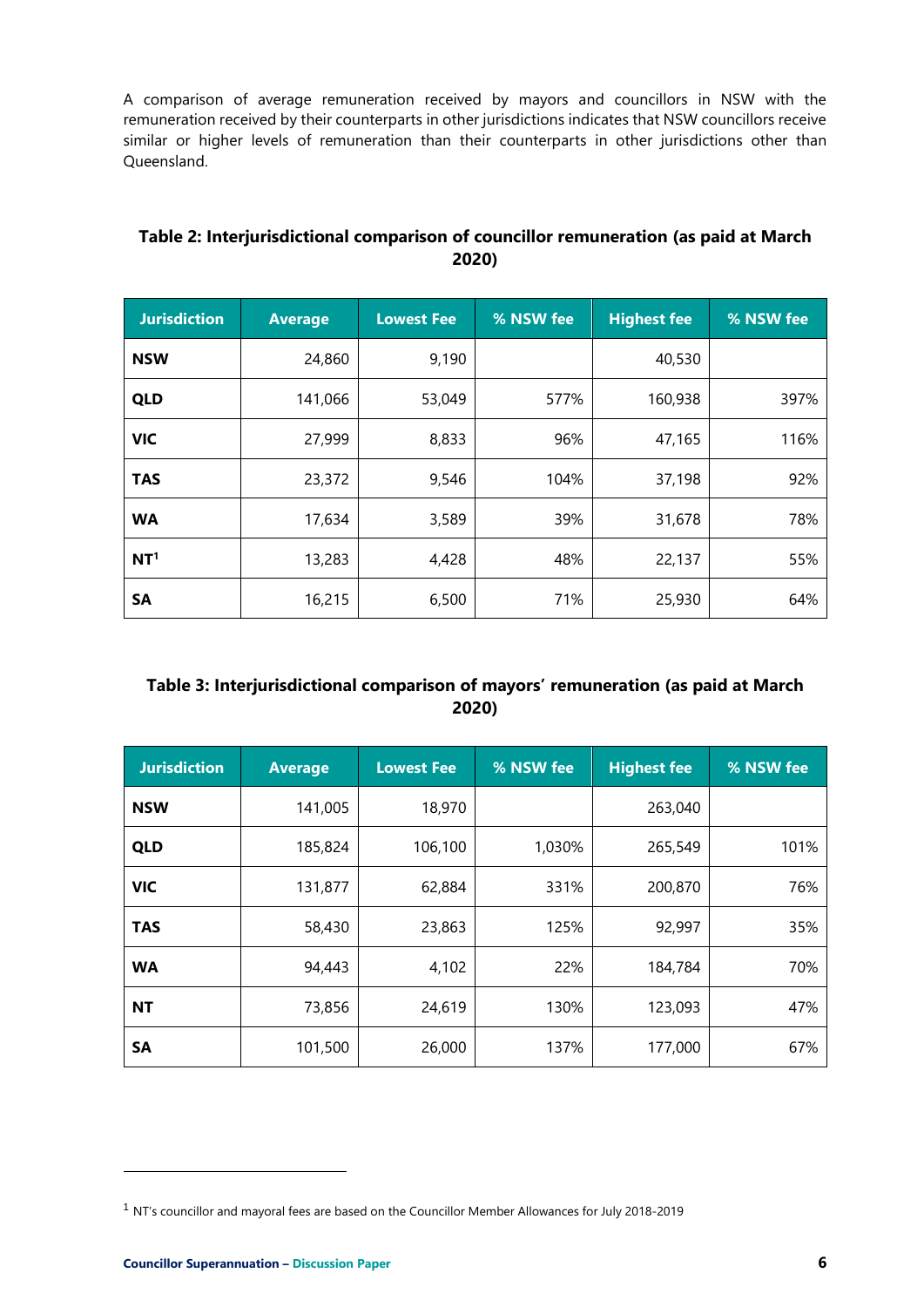#### **Have NSW mayors and councillors been denied a financial benefit received by other members of the workforce through the payment of the superannuation guarantee?**

The superannuation guarantee was introduced in 1992-93, with compulsory contributions rising at regular intervals from 3 per cent of wages in that year to 9 per cent in 2002-03 and 9.5 per cent in 2013- 14. The superannuation guarantee is scheduled to rise incrementally from 9.5 per cent of wages today to 12 per cent by July 2025.

While superannuation guarantee payments are made in addition to an employee's wages, as the Grattan Institute has demonstrated<sup>2</sup>, higher compulsory superannuation contributions are ultimately funded by lower wages. When the superannuation guarantee increases, this is wholly or mostly borne by workers who receive smaller pay rises and lower take-home pay. For example, when the superannuation guarantee increased by from 9 per cent to 9.25 per cent in in 2013, the Fair Work Commission stated in its minimum wage decision that the proposed minimum wage increase was *"lower than it otherwise would have been in the absence of the Super Guarantee increase"*.

Given the evidence that superannuation guarantee payments are in effect paid for by workers through lower wages, it would be over simplifying the situation to assume that workers are receiving a 9.5% supplementary payment that is being denied to NSW mayors and councillors.

The last increase in the superannuation guarantee came into effect in 2013/14 when the contribution rate increased from 9.25% to 9.5%. A comparison of increases in average weekly earnings with increases in NSW mayors' and councillors' remuneration as determined by the Tribunal since then indicates that NSW mayors and councillors have, on average, enjoyed slightly higher increases in remuneration than the rest of the community.

#### **Table 4: Comparison of increases in average weekly earnings with increases in mayors' and councillors' remuneration**

| <b>Financial year</b>      | <b>Average weekly ordinary</b><br>time earnings Aust - annual<br>average increase June to<br>June each year | <b>Councillor remuneration</b><br>increase 1 July |  |
|----------------------------|-------------------------------------------------------------------------------------------------------------|---------------------------------------------------|--|
| 1 July 2014 - 30 June 2015 | 2.3%                                                                                                        | 2.5%                                              |  |
| 1 July 2015 - 30 June 2016 | 2.0%                                                                                                        | 2.5%                                              |  |
| 1 July 2016 - 30 June 2017 | 2.2%                                                                                                        | 2.5%                                              |  |
| 1 July 2017 - 30 June 2018 | 1.8%                                                                                                        | 2.5%                                              |  |
| 1 July 2018 - 30 June 2019 | 2.7%                                                                                                        | 2.5%                                              |  |
| 1 July 2019 - 30 June 2020 | 3.1%                                                                                                        | 2.5%                                              |  |

<sup>2</sup> See John Daley and Brendan Coates (2018) *[Money in retirement: More than enough.](https://grattan.edu.au/wp-content/uploads/2018/11/912-Money-in-retirement.pdf)* Grattan Institute. November 2018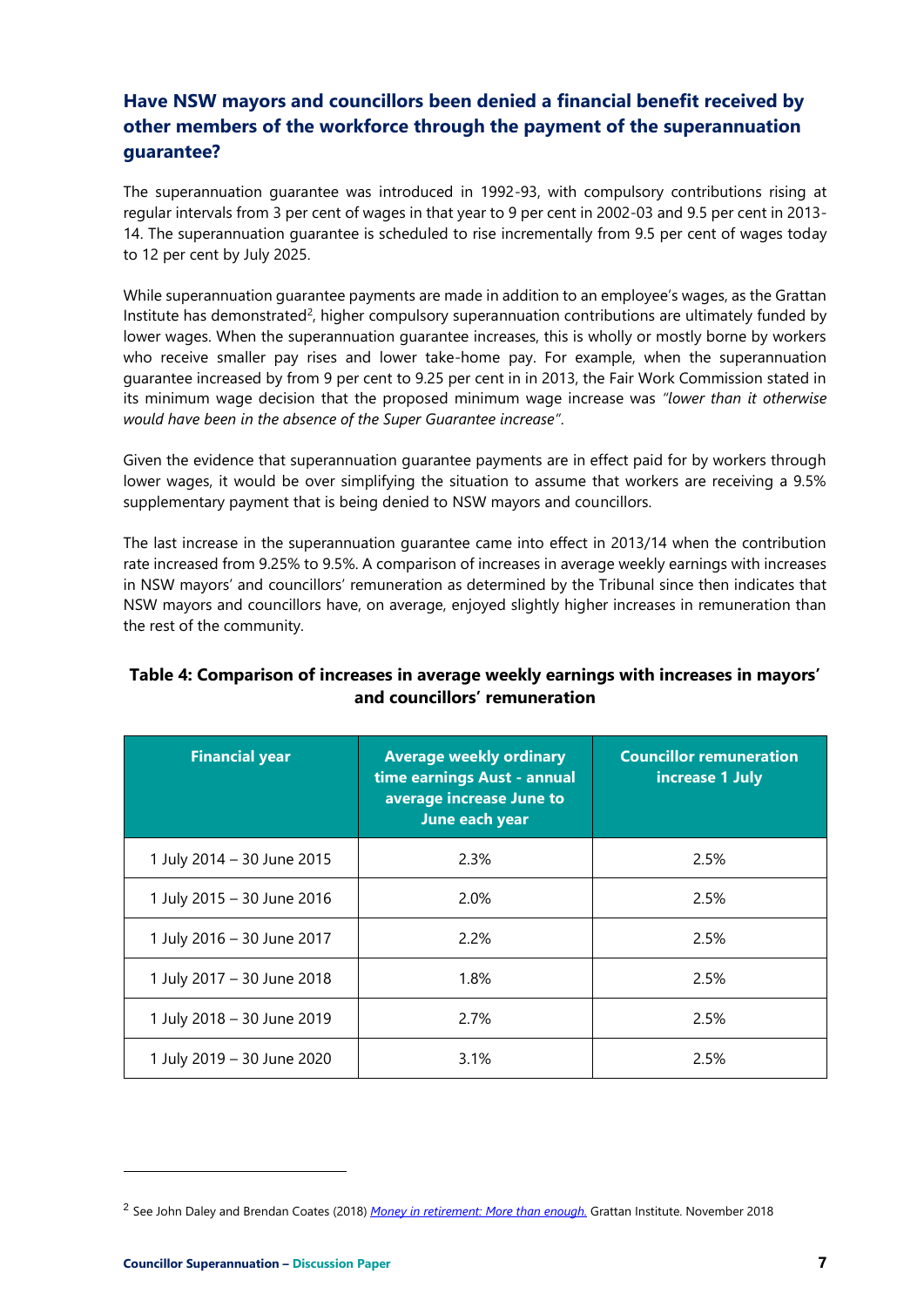Were councils to be required to make an additional payment on behalf of mayors and councillors equivalent to the superannuation guarantee amount (currently 9.5% of their fees) this would, in effect confer on mayors and councillors a 9.5% increase in their remuneration outside of the normal process for setting mayors' and councillors' remuneration by the Local Government Remuneration Tribunal.

This will not be a one-off increase. With the superannuation guarantee set to increase to 12% in the years up to 2025, this would see further increases to mayors' and councillors' remuneration over and above any increases approved by the Tribunal.

While the receipt of a 9.5% increase in their remuneration through the payment of the superannuation guarantee is likely to be widely supported by mayors and councillors, it is important that the community is consulted and support shown by them before changes are made.

At present it is not clear whether ratepayers would support seeing the revenue they contribute to their local councils being diverted from providing services and infrastructure to fund a 9.5% increase in remuneration for their elected representatives.

#### **Will payment of the superannuation guarantee encourage more women to stand as candidates at council elections?**

Payment of the superannuation guarantee for mayors and councillors has been promoted as an equity measure to address disparities in men's and women's superannuation balances.

Research has demonstrated that the principal impediments to more women standing as candidates at local government elections are:

- lack of awareness of local government and the role of councils and councillors
- feeling unqualified
- balancing carer and work commitments
- the investment of time required to be an effective councillor, and
- perceptions of the culture of councils and councillor conduct.<sup>3</sup>

The payment of the superannuation guarantee would benefit male and female councillors alike. In the short term, male mayors and councillors will be the principal beneficiaries of any increase in remuneration through the receipt of an additional superannuation payment given that they currently comprise 69% of councillors in NSW<sup>4</sup> .

Major stakeholders promoting an increase in the number of females represented on councils including Local Government NSW, Women for Election Australia, Australian Local Government Women's Association and the Country Women's Association of NSW recently noted that *"a key barrier for women standing for election to local government can be the lack of access to superannuation, with women unwilling to take on more work with insufficient remuneration"*. The stakeholders also noted *"women tend to have far lower superannuation balances than men, often due to time out of the workforce caring for family members"*.

<sup>3</sup> See Manion, Jo and Sumich, Mark (2013), *[Influencing Change](https://www.lgnsw.org.au/files/imce-uploads/90/Influencing%20Change%20-16%20Sep%202013.pdf) – Views of elected representatives on leadership, decision making and challenges for Local Government in NSW*

<sup>4</sup> See Office of Local Government (2019), *[NSW Candidate and Councillor Diversity Report 2017](https://www.olg.nsw.gov.au/sites/default/files/Candidate%20and%20Councillor%20Diversity%20Report%202017_0.pdf)*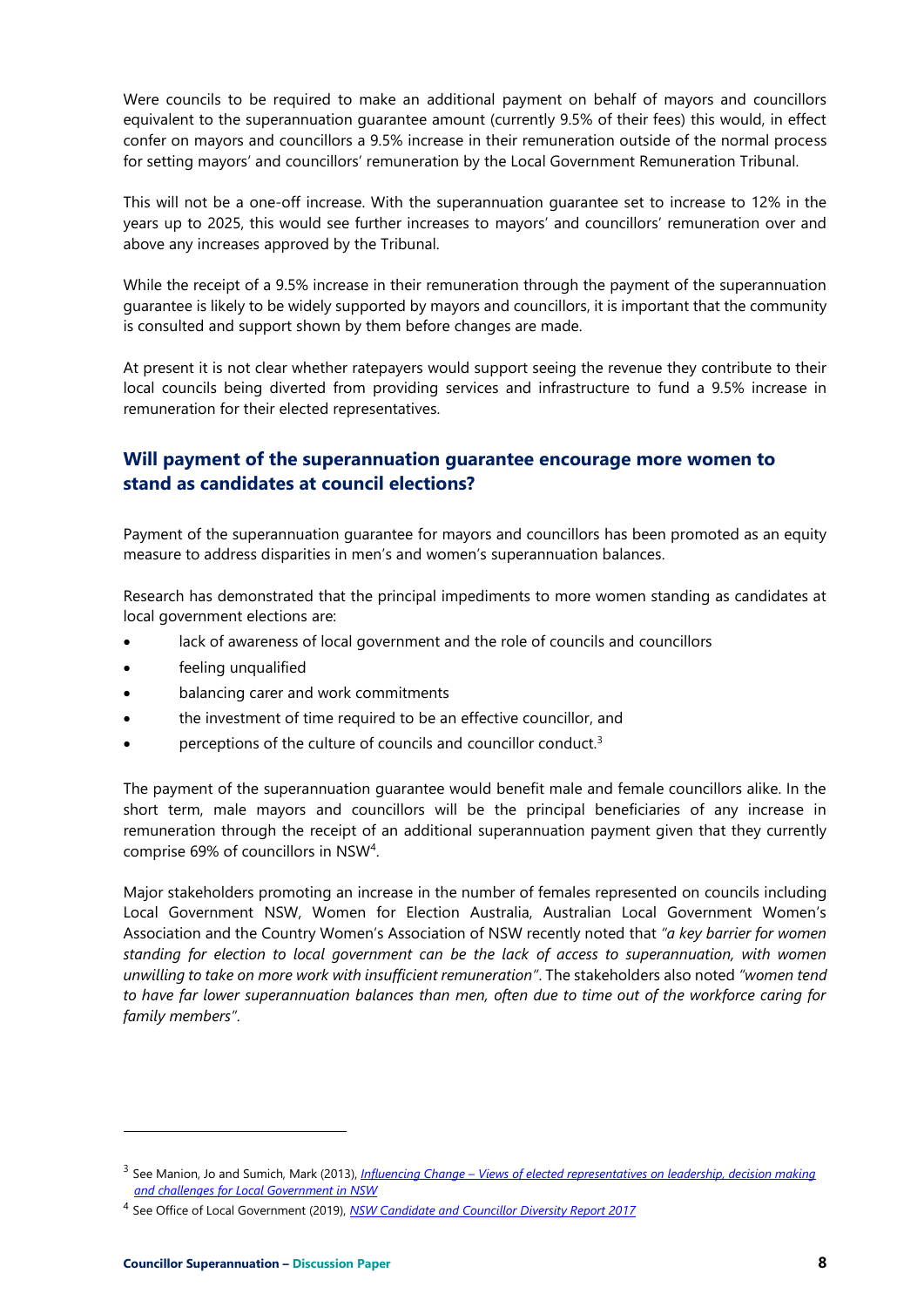#### **Will payment of the superannuation guarantee encourage younger people to stand as candidates at council elections?**

Two separate studies undertaken by the University of Melbourne in 2014<sup>5</sup> and 2015<sup>6</sup> found that younger people tend not to be engaged by and are uninterested in superannuation or retirement planning. HECS repayments and saving to purchase a first home tend to be higher financial priorities for younger people than saving for retirement.

The average tenure of councillors is between one to two terms. More than three quarters (77%) of councillors elected at the 2012, 2016 and 2017 elections had served two terms or less. Assuming that councillors were to receive the superannuation guarantee of 9.5% with respect to their fees over one or two terms, as demonstrated by table 5, the value of the capital contributions made to their superannuation funds would, at retirement, represent a small proportion of their accumulated lifetime superannuation capital.

#### **Table 5: Comparison of superannuation contribution amounts that would be made on the maximum annual fee in each category of council at a rate of 9.5% over 1 term (4 years) and 2 terms (8 years).**

| <b>Category</b>                                      |                            | <b>Number of</b><br><b>Councils in</b><br><b>Category</b> | <b>Councillor/Member</b><br><b>Maximum Annual</b><br><b>Fee</b> | 4 years<br>at 9.5% | 8 years<br>at 9.5% |
|------------------------------------------------------|----------------------------|-----------------------------------------------------------|-----------------------------------------------------------------|--------------------|--------------------|
|                                                      | <b>Principal CBD</b>       | 1                                                         | 40,530                                                          | 15,401             | 30,802             |
| General Purpose<br>Councils-                         | Major CBD                  | 1                                                         | 34,140                                                          | 12,973             | 25,946             |
| <b>Metropolitan</b>                                  | Metropolitan<br>Large      | 8                                                         | 30,410                                                          | 11,556             | 23,112             |
|                                                      | Metropolitan<br>Medium     | 9                                                         | 25,790                                                          | 9,800              | 19,600             |
|                                                      | Metropolitan<br>Small      | 11                                                        | 20,280                                                          | 7,706              | 15,412             |
| General Purpose<br>Councils-<br>Non-<br>metropolitan | <b>Regional City</b>       | $\overline{c}$                                            | 32,040                                                          | 12,175             | 24,350             |
|                                                      | Regional<br>Strategic Area | $\overline{2}$                                            | 30,410                                                          | 11,556             | 23,112             |
|                                                      | Regional Rural             | 37                                                        | 20,280                                                          | 7,706              | 15,412             |
|                                                      | Rural                      | 57                                                        | 12,160                                                          | 4,621              | 9,242              |
| <b>County Councils</b>                               | Water                      | 4                                                         | 10,140                                                          | 3,853              | 7,706              |

<sup>5</sup> See Ali, Paul and Anderson, Malcolm and Clark, Martin and Ramsey, Ian and Shekhar, Chander (2014), *[Superannuation](https://papers.ssrn.com/sol3/papers.cfm?abstract_id=2506374)  [Knowledge, Behaviour and Attitudes in Young Adults in Australia](https://papers.ssrn.com/sol3/papers.cfm?abstract_id=2506374)*. CIFR Paper No. RP002/2014

<sup>6</sup> See Ali, Paul and Anderson, Malcolm and Clark, Martin and Ramsey, Ian and Shekhar, Chander (2015), *[No Thought for](https://papers.ssrn.com/sol3/papers.cfm?abstract_id=2784615)  [Tomorrow: Young Australian Adults' Knowledge, Behaviour and Attitudes](https://papers.ssrn.com/sol3/papers.cfm?abstract_id=2784615) About Superannuation*. Law and Financial Markets Review Vol. 9, No. 2, pages 90-105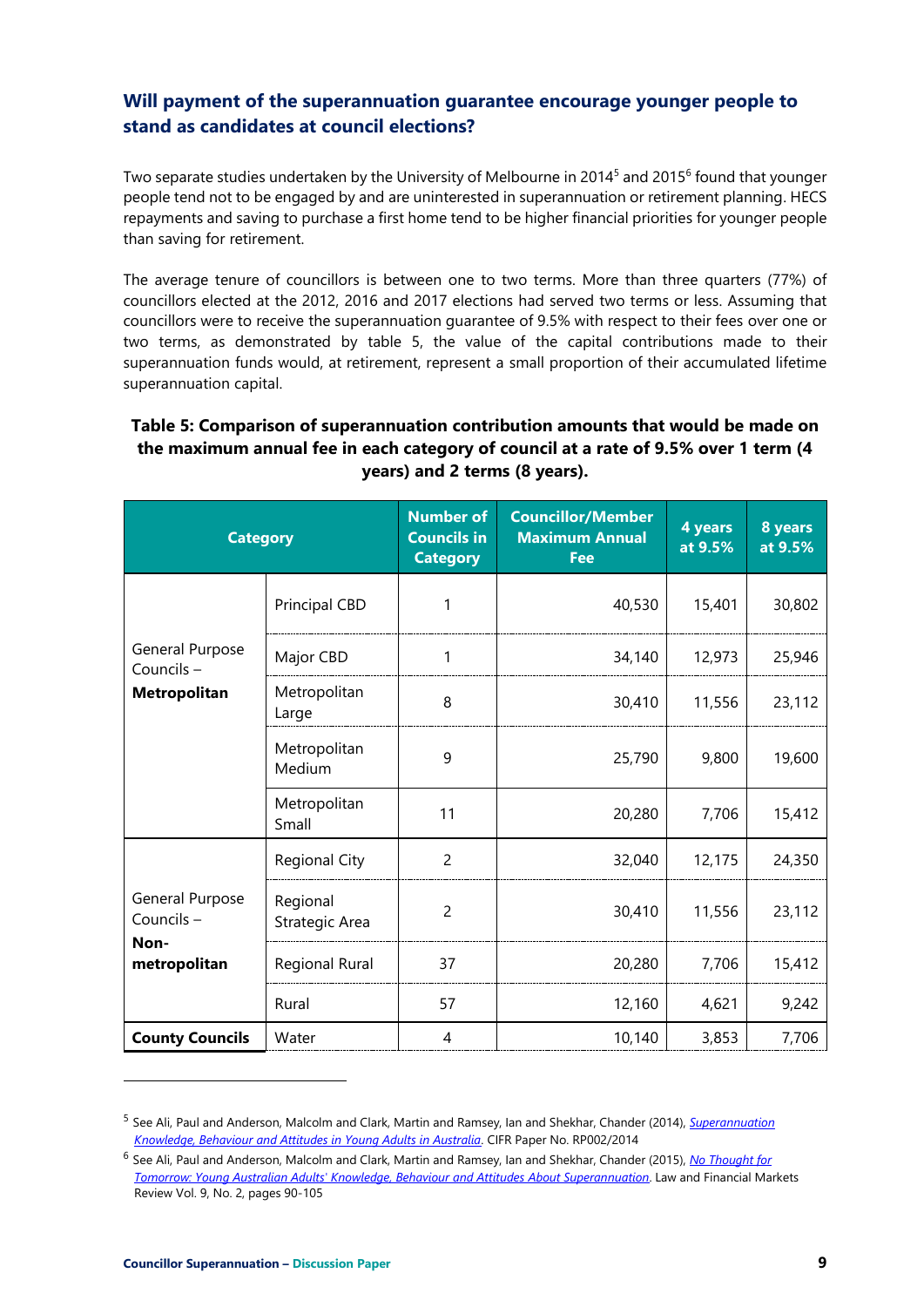| . . |  | ำห |  |  |
|-----|--|----|--|--|
|-----|--|----|--|--|

#### **How much will it cost and who will pay?**

The cost of paying the superannuation guarantee for mayors and councillors will need to be met by each council out of its existing budget.

This cost will vary from council to council depending on what fees the mayor and councillors receive and how many councillors there are on the council. The table below sets out the average annual cost to councils in each remuneration category of paying the 9.5% superannuation guarantee for the mayor and each councillor based on the maximum annual fee payable in each category.

The total estimated annual cost of paying the 9.5% superannuation guarantee for mayors and councillors for the local government sector as whole is close to \$3 million (\$2,758,739).

#### **Table 6: Average annual cost to councils of making a 9.5% superannuation contribution for mayors and councillors**

| <b>Category</b>                                  |                         | <b>Councils in</b><br><b>Category</b> | <b>Average annual cost of paying</b><br>9.5% superannuation<br>contribution for mayors and<br><b>councillors</b> |
|--------------------------------------------------|-------------------------|---------------------------------------|------------------------------------------------------------------------------------------------------------------|
| General Purpose<br>Councils-                     | <b>Principal CBD</b>    | 1                                     | 55,792                                                                                                           |
| Metropolitan                                     | Major CBD               | 1                                     | 55,886                                                                                                           |
|                                                  | Metropolitan Large      | 8                                     | 45,973                                                                                                           |
|                                                  | Metropolitan Medium     | 9                                     | 35,911                                                                                                           |
|                                                  | Metropolitan Small      | 11                                    | 21,541                                                                                                           |
| General Purpose<br>Councils-<br>Non-metropolitan | <b>Regional City</b>    | $\overline{c}$                        | 46,007                                                                                                           |
|                                                  | Regional Strategic Area | $\overline{2}$                        | 45,973                                                                                                           |
|                                                  | Regional Rural          | 37                                    | 21,543                                                                                                           |
|                                                  | Rural                   | 57                                    | 11,762                                                                                                           |
| <b>County Councils</b>                           | Water                   | 4                                     | 9,289                                                                                                            |
|                                                  | Other                   | 6                                     | 5,081                                                                                                            |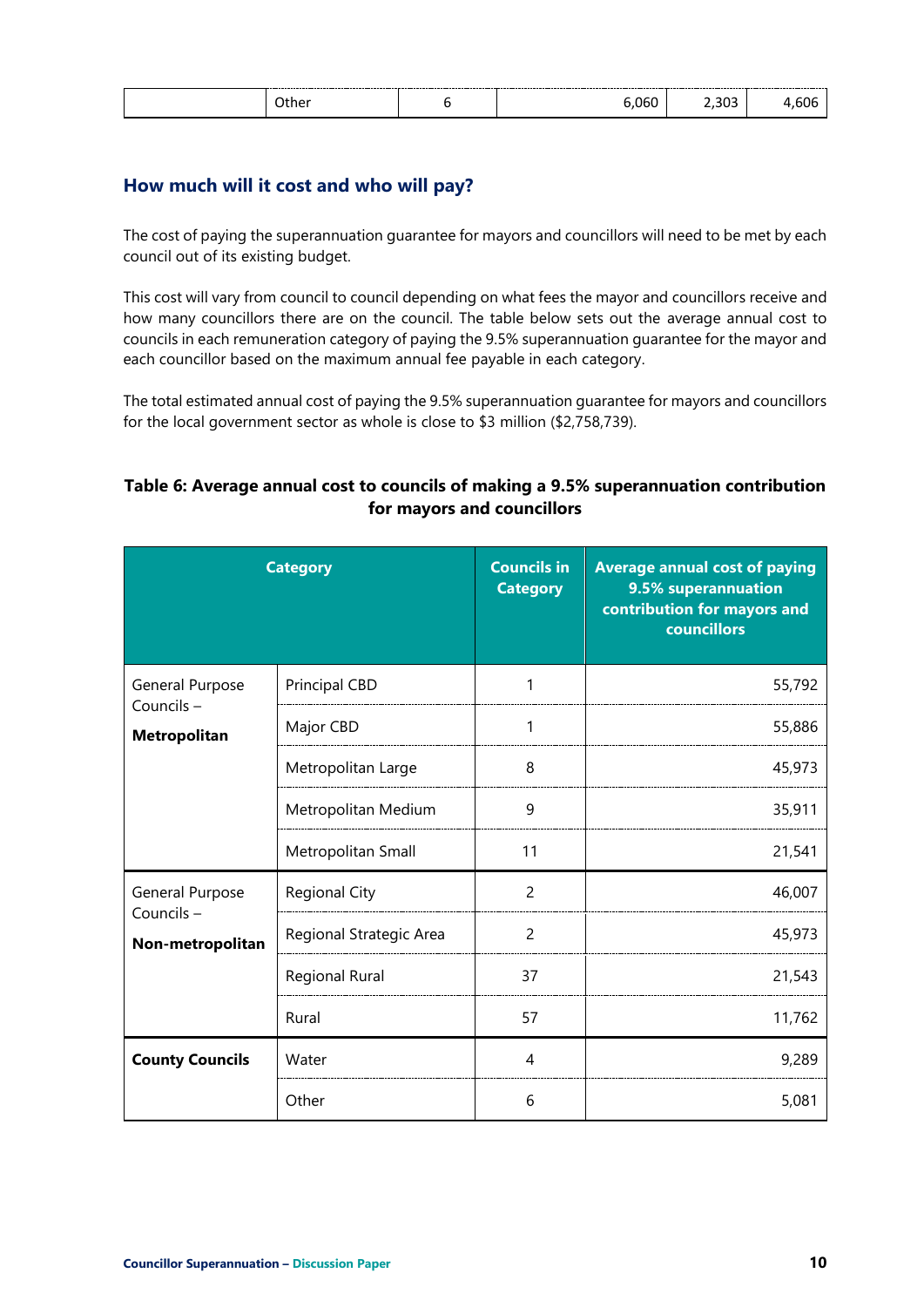## 2. Why are councils not required to make superannuation guarantee payments to mayors and councillors?

The Commonwealth *Superannuation Guarantee (Administration) Act 1993* (SG Act) imposes an obligation on an employer to pay the superannuation guarantee of 9.5% of an employee's earnings to a complying superannuation fund nominated by the employee.

The obligations under the SG Act do not extend to councils with respect to the fees they pay to mayors and councillors because they are not employees of the council for the purposes of that Act. Mayors and councillors are elected to a civic office in the council and the council is not their employer.

Section 12(9A) of the SG Act expressly excludes mayors and councillors across Australia from the definition of "employee" meaning that councils are not obliged to make superannuation guarantee payments to mayors and councillors under that Act. Section 12(9A) of the SG Act provides that, *"a person who holds office as a member of a local government council is not an employee of the council".*

Section 251 of the NSW Local Government Act also makes it clear that the payment of a fee to a mayor or councillor does not constitute the payment of a salary and mayors and councillors are not to be taken to be employees of councils because of the payment of the fee.

### 3. Can NSW councils make superannuation contributions on behalf of mayors and councillors *as a component* of their fees?

There is nothing currently preventing councils from making superannuation contributions on a voluntary basis on behalf of the mayor and councillors.

The Australian Tax Office has made a definitive ruling, (ATO ID 2007/205) that allows for mayors and councillors to redirect their annual fees into superannuation on a pre-tax basis.

In practical terms, there is nothing currently preventing mayors and councillors, who wish to make concessional contributions to their superannuation funds, from entering into an arrangement with their council under which they agree to forego part of their remuneration in exchange for the council making contributions to a complying superannuation fund on their behalf on a pre-tax basis.

Councils are also able to determine for themselves, by council resolution and/or within an appropriate council policy, if and how councillors may do this.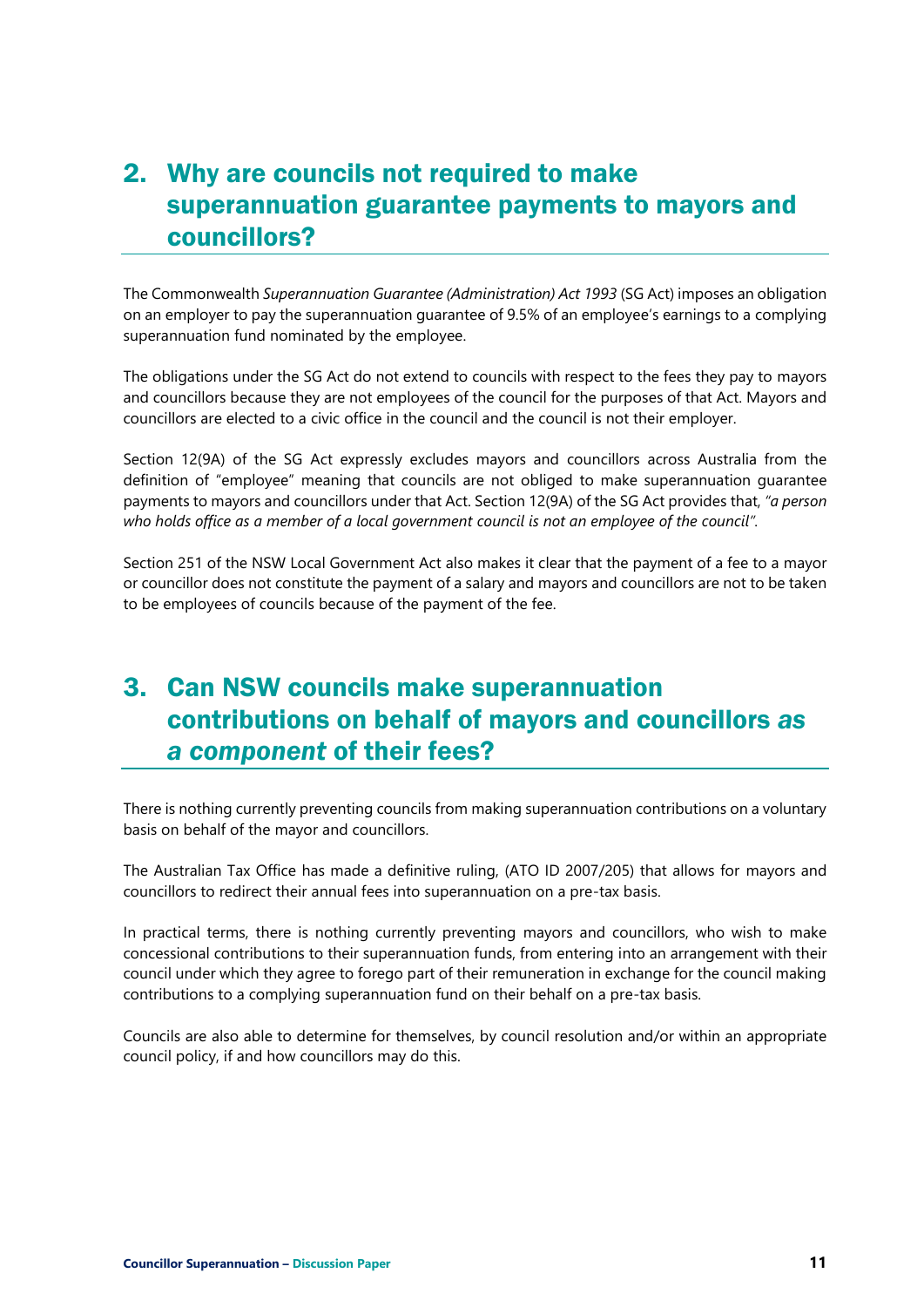# 4. Can NSW councils make superannuation contributions on behalf of mayors and councillors *in addition to* the payment of their fee?

It is open to councils under sections 446-5(1)(a) and 12-45(1)(e) of Schedule 1 of the Commonwealth *Taxation Administration Act 1953* (TAA) to resolve that mayors and councillors are subject to Pay As You Go withholding. The resolution must be unanimous to be effective.

A resolution under sections 446-5(1)(a) and 12-45(1)(e) of Schedule 1 of the TAA operates to take the mayor and councillors out of section 12(9A) of the SG Act, which recognises that they are not employees of the council, and brings them within section 12(10) of the SG Act which states that:

*A person covered by paragraph 12-45(1)(e) in Schedule 1 to the Taxation Administration Act 1953 (about members of local governing bodies subject to PAYG withholding) is an employee of the body mentioned in that paragraph.*

Section 12(1) effectively deems the mayor and councillors to be employees and the council to be their employer for the purposes of the SG Act. This will mean the council will be obliged to make superannuation guarantee contributions (currently 9.5% of the mayor's and councillors' fees) to complying superannuation funds in respect of fees paid to the mayor and councillors. These contributions would be paid in addition to the fees received by the mayor and councillors.

It should be noted however that a resolution under sections 446-5(1)(a) and 12-45(1)(e) of Schedule 1 of the TAA will also result in mayors and councillors being treated as employees for a wide range of other taxation purposes. Among other things:

- the council will have to withhold amounts from the payment of fees to the mayor and councillors in accordance with section 12-45(1)(e) of Schedule 1 of the TAA
- the council will be subject to fringe benefits tax under the Commonwealth *Fringe Benefits Tax Assessment Act 1986* on the taxable value of expenses paid to and facilities provided to the mayor and councillors under the council's councillor expenses and facilities policy adopted under section 252 of the LGA, and
- the council will be obliged under Commonwealth *Child Support (Registration and Collection) Act 1988* to withhold payments from fees paid to the mayor and councillors for the purposes of making child support/maintenance/carer payments.

It is unclear however whether a resolution under sections 446-5(1)(a) and 12-45(1)(e) of Schedule 1 of the TAA is permissible under sections 248(2) and 249(3) of the Act where it would have the consequence of requiring a council to make a superannuation guarantee contribution in respect of the fees paid to councillors and the mayor that, taken together with their fees, exceeds the maximum amount determined by the Local Government Remuneration Tribunal.

It is also unclear what impact section 242A of the Act would have in relation to a council's resolution under sections 446-5(1)(a) and 12-45(1)(e) of Schedule 1 of the TAA. Section 242A of the Act places an obligation on the Local Government Remuneration Tribunal when determining the remuneration of mayors and councillors, to apply the same policies on increases in remuneration as those that the Industrial Relations Commission is required to apply under section 146C of the NSW *Industrial Relations Act 1996* when making or varying awards or orders relating to the conditions of employment of public sector employees.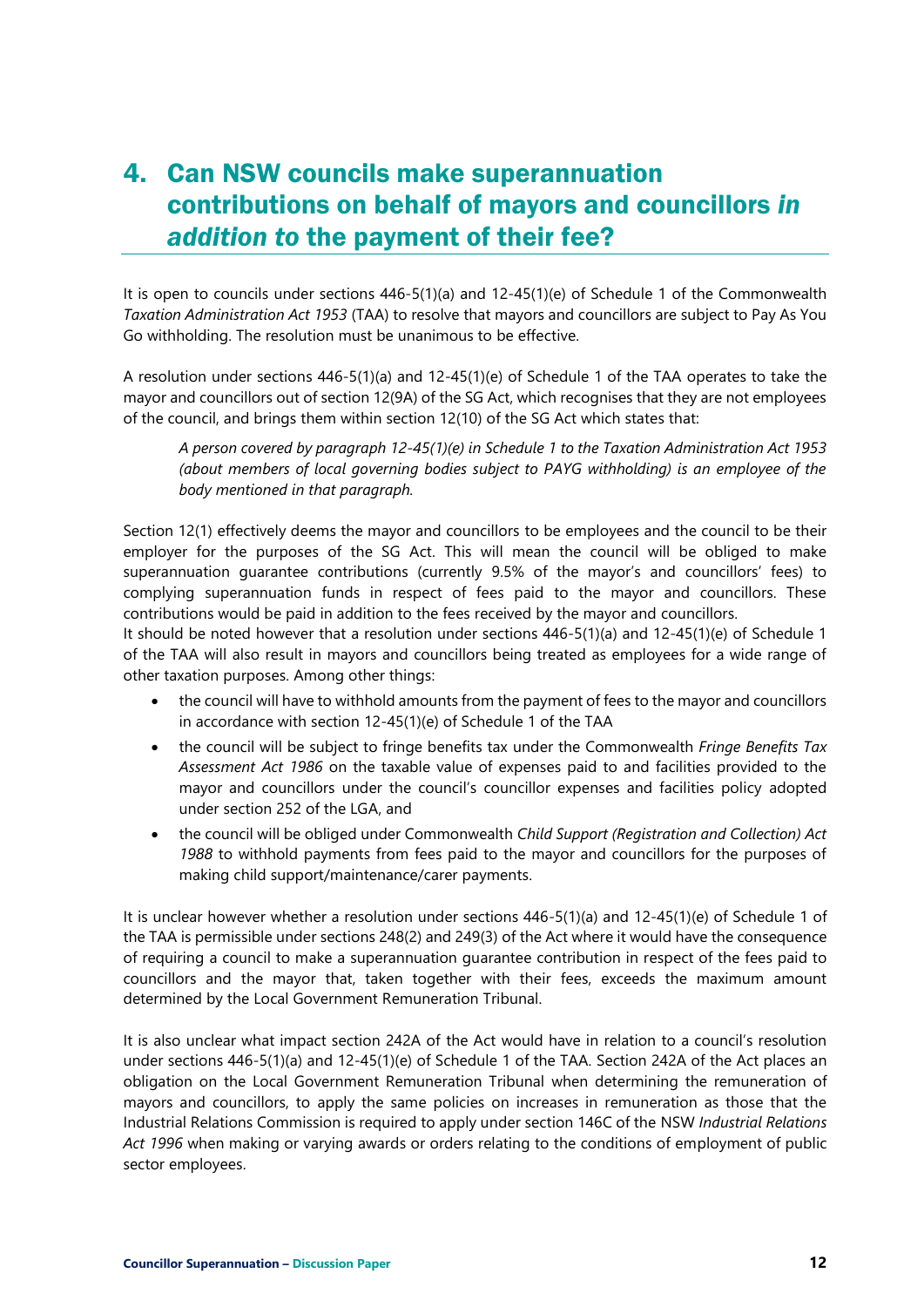It is possible that where a council is obliged to make superannuation guarantee contributions on behalf of the mayor and councillors in addition to their fee, the Tribunal may, in turn, be obliged under section 242A to make a determination reducing the mayor's and councillors' fees to ensure that the fee and superannuation contribution do not result in an increase that exceeds the 2.5% public sector wages cap.

# 5. What is the position in Queensland?

Section 226 of the Queensland *Local Government Act 2009* gives councils the option to pay an amount into a complying superannuation fund on behalf of the mayor and councillors up to an amount payable with respect to employees of the council. The amount paid is in addition to the amount the mayor and councillor receive as a fee. Alternatively, councils may contribute a portion of the mayor's or councillors' fees to complying superannuation fund as is the case in NSW.

# 6. Options

#### **Option 1: Maintaining the status quo**

Under this option, councils will continue not to be obliged to make superannuation guarantee payments on behalf of the mayor and councillors. Mayors and councillors who wish to make concessional contributions to their superannuation funds can continue to enter into an arrangement with the council under which they agree to forego part of their fee in exchange for the council making contributions to a complying superannuation fund on their behalf on a pre-tax basis.

#### **Option 2: Amending the NSW** *Local Government Act 1993* **to require councils to pay a portion of the mayor's and councillors' fees equivalent to the superannuation guarantee amount into a complying superannuation fund nominated by the mayor and councillors.**

Under this option, the Act would be amended to require councils to pay a proportion of the mayor's and councillors' fees equivalent to the superannuation guarantee amount into a complying superannuation fund nominated by the mayor and councillors.

#### **Option 3: Amending the NSW** *Local Government Act 1993* **to require councils to pay an amount equivalent to the superannuation guarantee into a complying superannuation fund nominated by the mayor and councillors in addition to the payment of the mayor's and councillors' fees.**

Under this option, all councils will be required to pay an amount equivalent to the superannuation guarantee contribution payable with respect to the mayor's and councillors' fees, into a complying superannuation fund nominated by the mayor and councillors. The payment would be made in addition to the payment of the mayor's and councillors' fees.

A supporting amendment would be required to exempt the additional payment from section 242A of the Act.

#### **Option 4: Amend the NSW** *Local Government Act 1993* **to give councils the option to pay an amount equivalent to the superannuation guarantee into a**